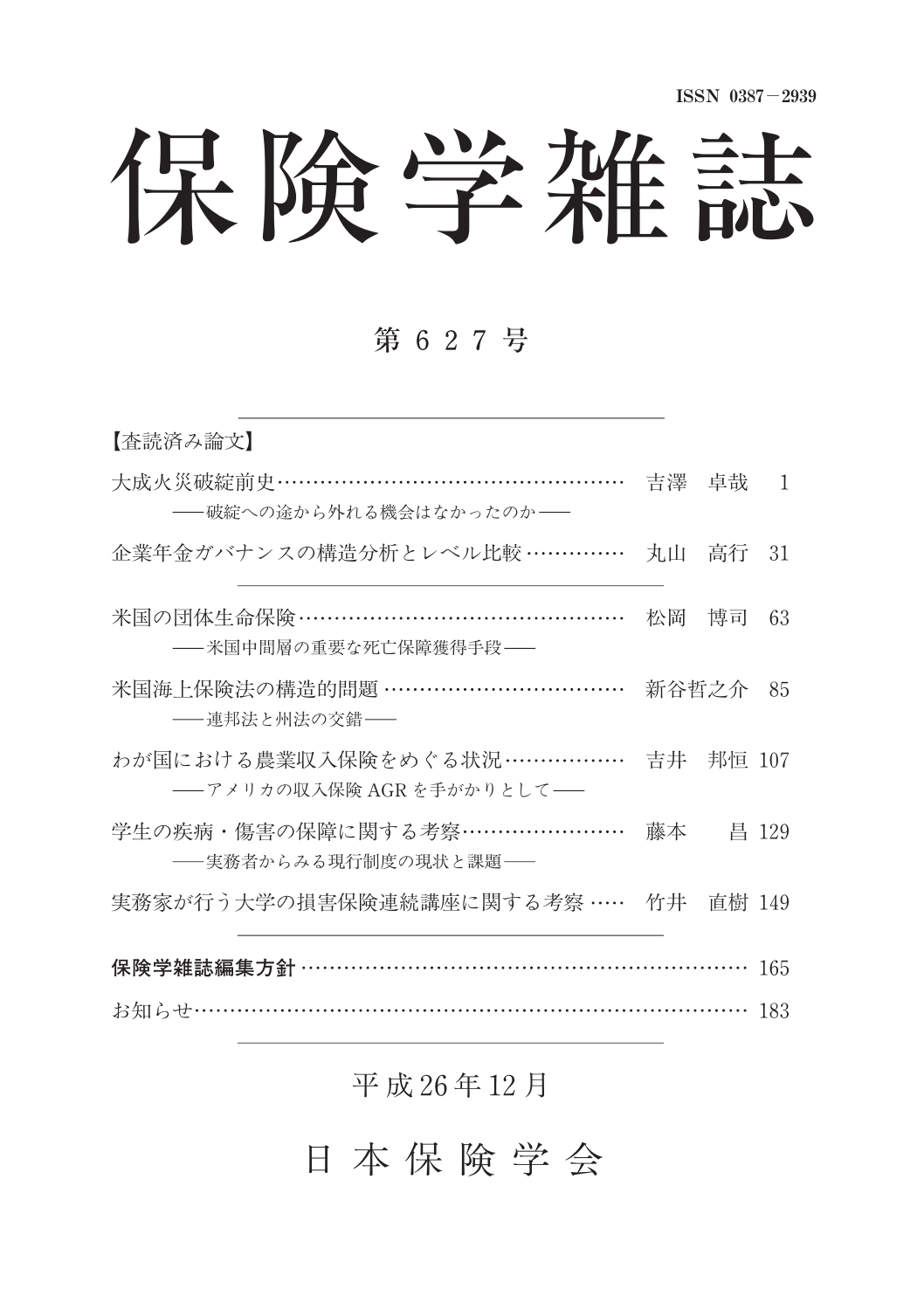| 保                           |       | 険 学 雑 誌 |  |                     |        |  |
|-----------------------------|-------|---------|--|---------------------|--------|--|
|                             |       | 第 627 号 |  |                     |        |  |
| 平成26年12月31日                 |       | 発行      |  |                     |        |  |
|                             | 《非壳品》 |         |  |                     |        |  |
|                             |       | 編集委員    |  | 中<br>浜              | 降      |  |
|                             |       |         |  | 井<br>$\Box$         | 富<br>夫 |  |
|                             |       |         |  | 石田                  | 成<br>則 |  |
|                             |       |         |  | 河本淳                 | 孝      |  |
|                             |       |         |  | 濹 本 百               | 合      |  |
|                             |       |         |  | 潘                   | 憲<br>阿 |  |
|                             |       |         |  |                     |        |  |
| 編集兼<br>発 行 者                | 日     |         |  |                     | 本保険学会  |  |
| 3101-8335 東京都千代田区神田淡路町 2-9  |       |         |  |                     |        |  |
|                             |       |         |  | 公益財団法人損害保険事業総合研究所内  |        |  |
| 発 行 所                       | Ħ.    |         |  |                     | 本保険学会  |  |
| न्5101-8335 東京都千代田区神田淡路町2-9 |       |         |  |                     |        |  |
|                             |       |         |  | 公益財団法人損害保険事業総合研究所内  |        |  |
|                             |       | 雷       |  | 話 $(03)3255 - 5511$ |        |  |
|                             |       |         |  | 振替口座 00160-8-607601 |        |  |
|                             |       |         |  |                     |        |  |

印刷所 株式会社 松 涛 企 画 〠101-0051 東京都千代田区神田神保町2-445階